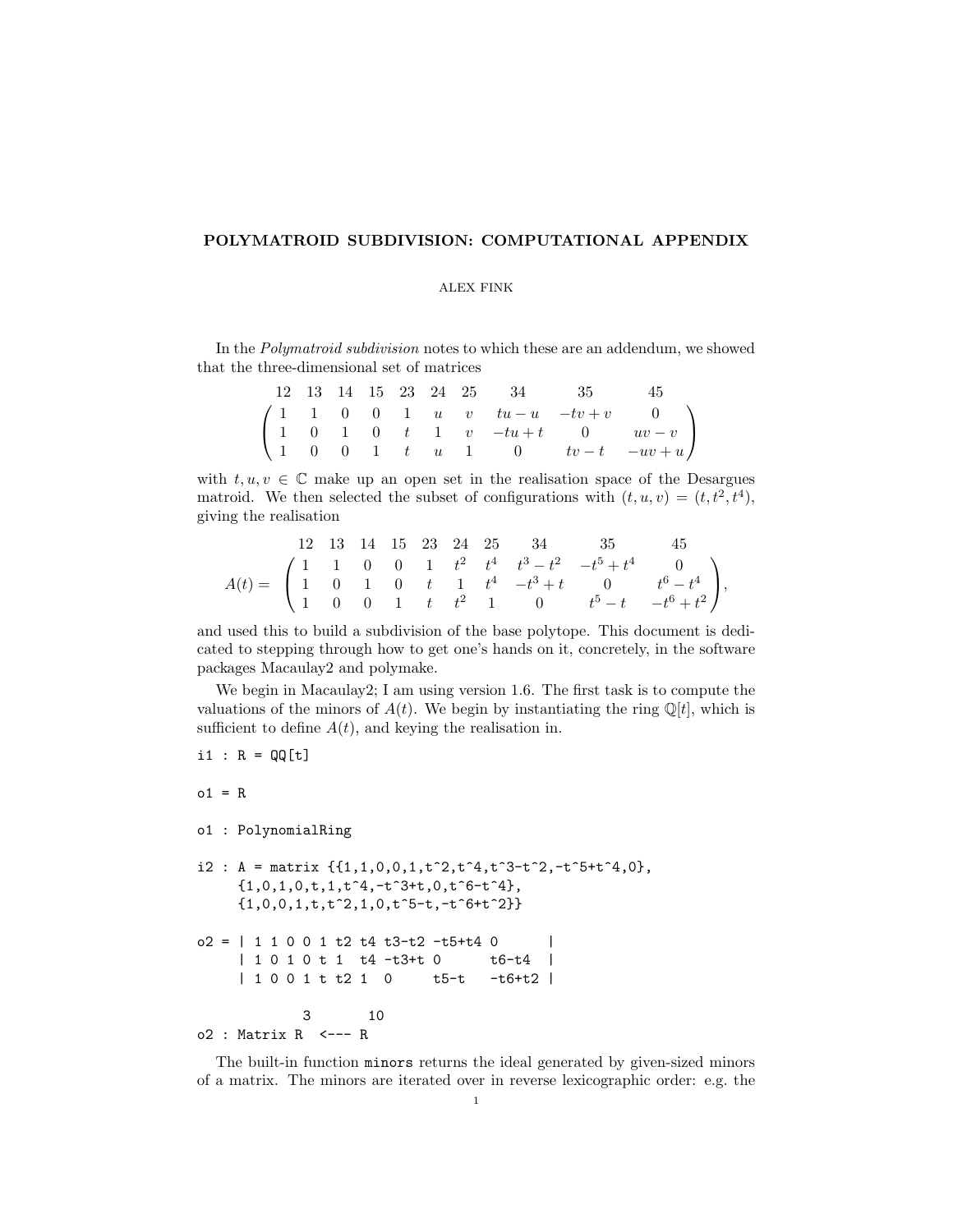3-minors appear in the order

 $012, 013, 023, 123, 014, 024, 124, 034, 134, 234, 015 \ldots,$ 

following Macaulay2's zero-based conventions. Minors which are equal to zero are silently omitted from the list of generators, so there are  $\binom{10}{3} - 10 = 110$  generators here.

i3 : minors(3,A)

| $\mathbf{2}$<br>2<br>2<br>2<br>$o3 = ideal$ (1, -1, 1, 1, t - 1, t, - t + 1, -t, 1, - t + 1, t, t - 1, -1, t,                                        |
|------------------------------------------------------------------------------------------------------------------------------------------------------|
| $3 \quad 2 \quad 3 \quad 4$<br>3<br>$\overline{4}$<br>3 2<br>$\frac{4}{3}$<br>4<br>t - t - t + 1, t - t, t - t, - t + 1, t - 1, - t + 1, 1, -t, t, - |
| 555<br>$5\quad 4\quad 6\quad 4\quad 2$<br>- 6<br>5 4<br>t + t + t - 1, - t + t, t - 1, - t + t, t - t - t + 1, - t + 1,                              |
| 6 2 6 4 7 6 5 3<br>3<br>$\overline{2}$<br>3<br>3<br>2<br>t - t, t - t, 2t - t - t - t + 1, - t + t, - t + t, 2t - t -                                |
| 3   2   4   3   2   4   2   4   3   4   5   4<br>3<br>t, t - t, t - t , t - t - t + t, t - t , t - t , - t + t, t - t -                              |
| 2 5 3 5 4 5 2 7 6 5 3 2<br>3<br>3<br>t + t , t - t , t - t , - t + t , - 2t + t + t + 2t - t - t, t -                                                |
| 7 6 5 8 7 6 4<br>9 8 7 5<br>2<br>3<br>t, t - t , - 2t + t + t , - 2t + t + t + t - t, - 2t + t + t + t                                               |
| $5 \t 4 \t 5 \t 4 \t 6$<br>$5\quad 4\quad 5$<br>5<br>2<br>$-5$<br>2<br>- t , - t + t, 2t - t - t, t - t, - t + t , - t + t , t - t - t +             |
| 6 5 7 6 5<br>$2 \t 6$<br>4 3<br>5<br>6<br>t, t - t , - t + t, t - t , - 2t + t + 2t - t + t - t, t - t, -                                            |
| 3 5 4 8 7 6 4 9 8 5 4 9<br>7 6<br>2t + t + t , t - t , - 2t + t + t + t - t, t - t - t + t , t -                                                     |
| 5 9 4 9 8 11 10 9 7 4 8 7 6 5<br>t, -t +t, t -t, 2t -t -t -t +t, -3t +2t +2t -t +                                                                    |
| 2 8 6 4 2 8 7 4 3 8<br>- 3<br>7 6<br>4<br>2t - t - t , - t + t + t - t , - t + t + t - t , - t + t + t -                                             |
| 9 8 7 5 2 10 9 8 6 3<br>-5<br>12 11<br>t, - 2t + t + t + t - t, - 2t + t + t + t - t, - 2t + t +                                                     |
| $\overline{2}$<br>6<br>$\overline{2}$<br>10<br>- 8<br>5<br>6<br>4<br>6<br>2<br>6<br>4<br>6<br>4                                                      |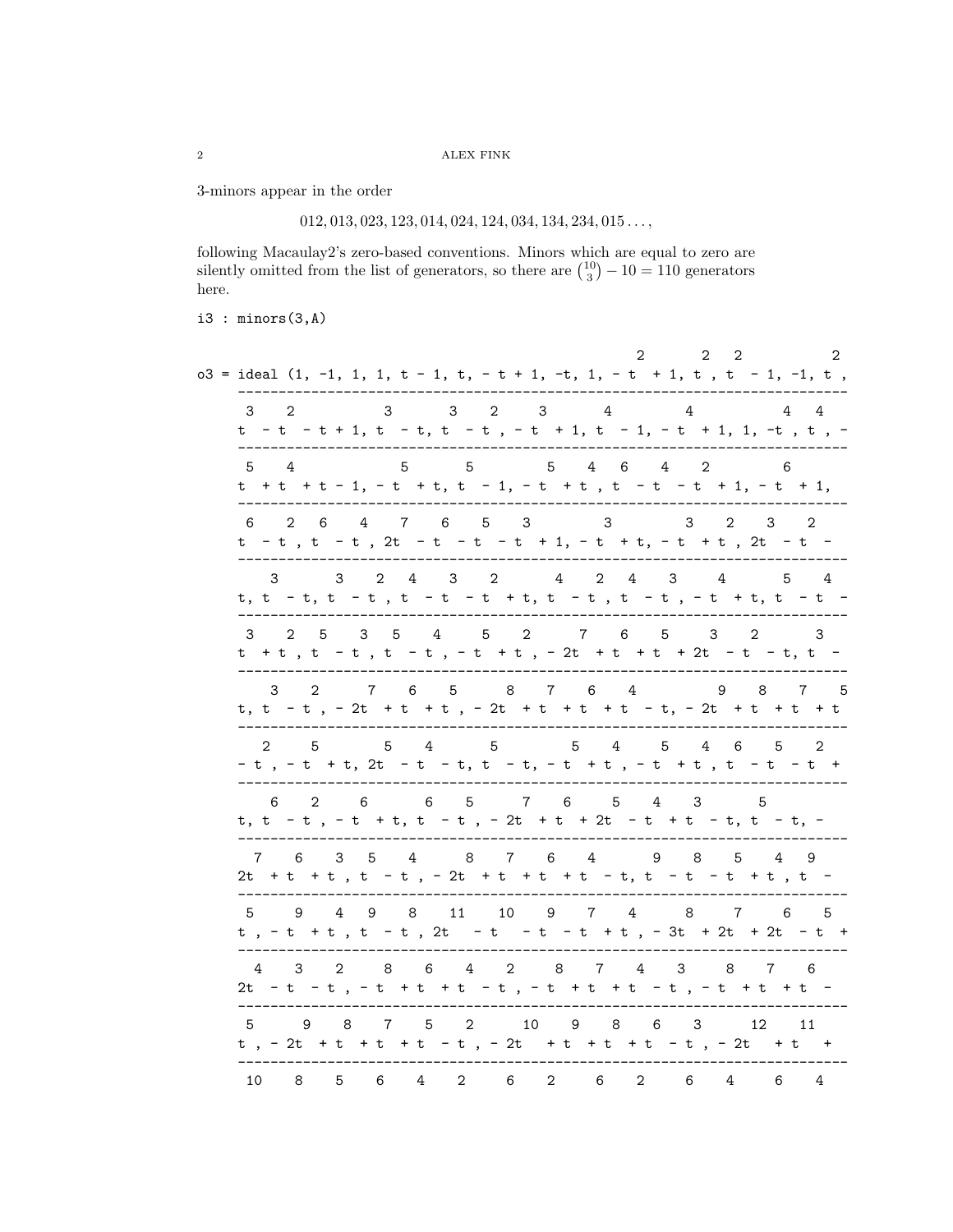| t +t -t, 2t -t -t, -t +t, -t +t, -t +t, -t +t, -                                                      |
|-------------------------------------------------------------------------------------------------------|
| 7 6 5 4 3 2 7 5 3 6 2 6 4 8 6<br>2t + 2t + t - t + t - t, - 2t + t + t, t - t, t - t, t - t -         |
| 4 2 8 2 8 4 8 6 9 8 7 5 2 10 8<br>t +t,-t +t,t-t,t-t,2t-t-t-t+t,t-t-                                  |
| 6 4 10 4 10 6 10 8 11 10 9 7 4 9<br>t + t , - t + t , t - t , t - t , 2t - t - t - t + t , 3t -       |
| 8 7 6 5 4 3 9 7 5 3 9 8 5 4 9<br>$2t - 2t + t - 2t + t + t$ , $t - t + t$ , $t - t - t + t$ , $t - t$ |
| 8 7 6 10 9 8 6 3 11 10 9 7 4 13<br>t - t + t, 2t - t - t - t + t, 2t - t - t - t + t, 2t -            |
| 12 11 9 6 11 10 9 8 7 6 5 11 9<br>t - t - t + t, - 3t + 2t + 2t - t + 2t - t + t, - t + t +           |
| 7 5 11 10 7 6 11 10 9 8 12 11 10<br>t - t, - t + t + t - t, - t + t + t - t, - 2t + t + t +           |
| 8 5 13 12 11 9 6 15 14 13 11 8<br>t - t, - 2t + t + t + t - t, - 2t + t + t + t - t)                  |

o3 : Ideal of R

The valuation is computed by the built-in function weightRange, which returns a pair of the lowest and highest degrees figuring in its input polynomial; we want only the 0th element of this pair. The syntax with / is a way of applying a function to every element of a list; flatten entries gens extracts the list from the ideal. The next step will be to copy and paste these valuations into polymake, so we call toString on the result to avoid the result being pretty-printed in a way that would interfere with copying and pasting.

```
i4 : toString(flatten entries gens o3 / (f -> (weightRange f)#0))
```
o4 = {0, 0, 0, 0, 0, 1, 0, 1, 0, 0, 2, 0, 0, 2, 0, 1, 2, 0, 0, 0, 0, 4, 4, 0, 1, 0, 4, 0, 0, 2, 4, 0, 1, 2, 1, 1, 2, 1, 2, 3, 1, 2, 3, 4, 2, 1, 1, 2, 5, 1, 2, 1, 1, 1, 4, 4, 1, 2, 1, 5, 1, 1, 3, 4, 1, 4, 5, 4, 8, 4, 2, 2, 3, 5, 2, 3, 5, 2, 2, 2, 4, 4, 2, 3, 2, 4, 2, 2, 4, 6, 2, 4, 4, 6, 8, 4, 3, 3, 4, 6, 3, 4, 6, 5, 5, 6, 8, 5, 6, 8}

One other thing we will need is the list of positions of minors which are zero, so that we can tell polymake which triples of columns don't figure in the above list. We encode this data as a zero-one vector. The function toString generates the subsets of a given set of a given size, in the same order as minors uses them.

i5 : toString(subsets(10,3) / (J -> if det  $A_J = 0$  then 0 else 1))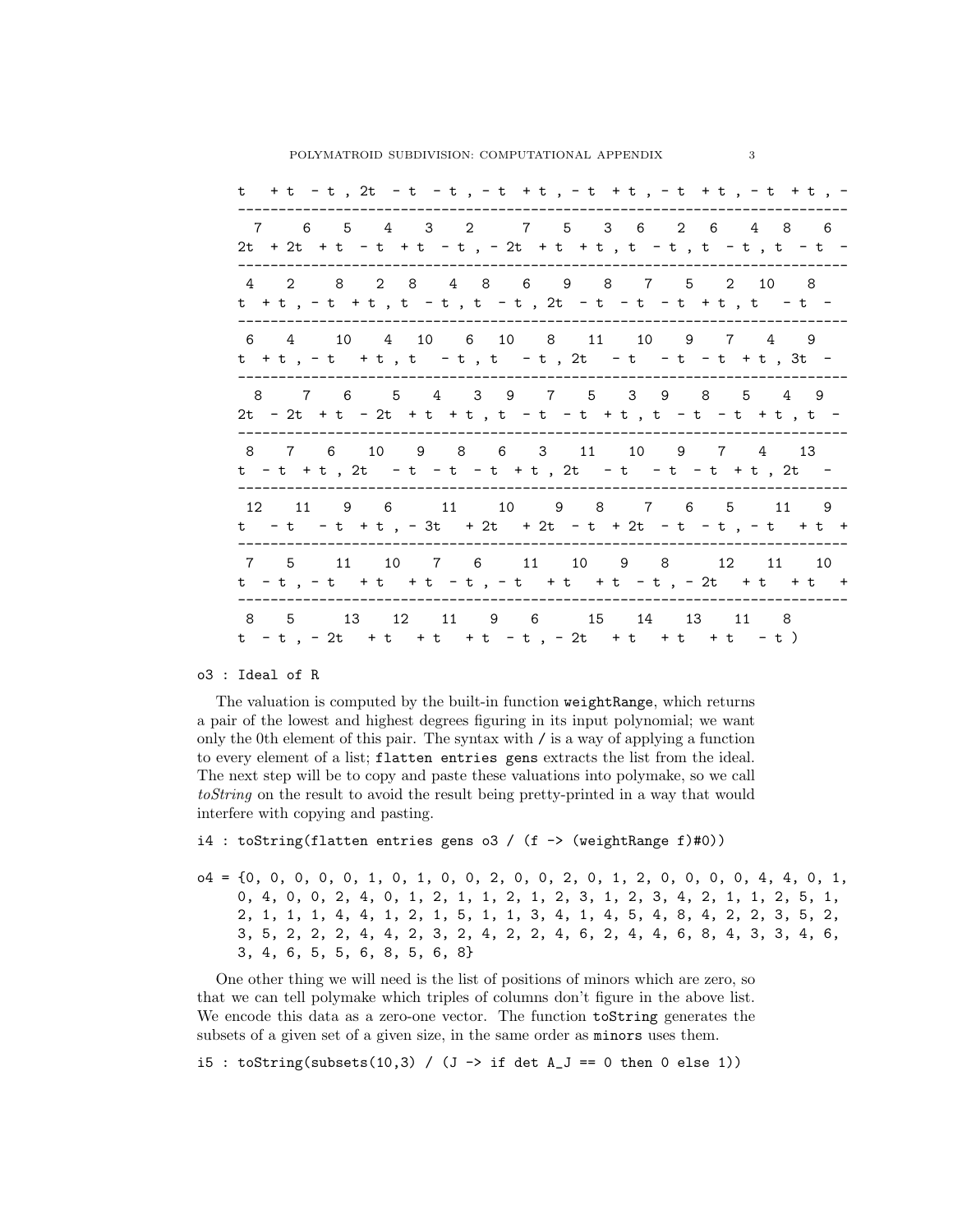## 4 ALEX FINK

```
o5 = {1, 1, 1, 1, 0, 1, 1, 1, 1, 1, 1, 0, 1, 1, 1, 1, 1, 1, 1, 1, 1, 1, 1, 0,
     1, 1, 1, 1, 1, 1, 1, 1, 1, 1, 1, 1, 1, 0, 1, 1, 1, 1, 1, 1, 1, 1, 1, 1, 1,
     0, 1, 1, 1, 1, 1, 1, 1, 1, 1, 1, 0, 1, 1, 1, 1, 1, 1, 1, 1, 1, 1, 1, 1, 1,
     1, 0, 1, 1, 1, 1, 1, 1, 1, 1, 1, 1, 1, 1, 1, 0, 1, 1, 1, 1, 1, 1, 1, 1, 1,
     1, 1, 1, 1, 1, 0, 1, 1, 1, 1, 1, 1, 1, 1, 1, 1, 1, 1, 1, 1, 0}
```
We now turn to polymake; I am using version 2.14. Built in to polymake is a routine matroid from characteristic vector (within application matroid) for constructing a matroid, given a zero-one vector of which sets index bases. The catch is that polymake iterates over sets in the opposite order as Macaulay2 does: the list of 3-element supsets of  $\{0, \ldots, 9\}$  begins

 $012, 013, 014, 015, 016, 017, 018, 019, 023, 024, 025, \ldots,$ 

so that the zero-one vector above appears to be in a useless order. Luckily there is a workaround! Polymake's list of 7-element subsets of [10] is the list of complements of Macaulay2's list of 3-element subsets. So we will construct the dual of the Desargues matroid if we tell polymake the vector above belongs to a rank-7 matroid. For tidiness, we dualise it to get back to the Desargues matroid itself.

```
polytope > $m = matroid::dual(matroid::matroid_from_characteristic_vector(
[1, 1, 1, 1, 0, 1, 1, 1, 1, 1, 1, 0, 1, 1, 1, 1, 1, 1, 1, 1, 1, 1, 1, 0, 1,
1, 1, 1, 1, 1, 1, 1, 1, 1, 1, 1, 1, 0, 1, 1, 1, 1, 1, 1, 1, 1, 1, 1, 1, 0, 1,
1, 1, 1, 1, 1, 1, 1, 1, 1, 0, 1, 1, 1, 1, 1, 1, 1, 1, 1, 1, 1, 1, 1, 1, 0, 1,
1, 1, 1, 1, 1, 1, 1, 1, 1, 1, 1, 1, 0, 1, 1, 1, 1, 1, 1, 1, 1, 1, 1, 1, 1, 1,
1, 0, 1, 1, 1, 1, 1, 1, 1, 1, 1, 1, 1, 1, 1, 1, 0], 7, 10));
```
We store the heights in a vector of rationals as well.

polytope > \$p = new Vector<Rational>([0, 0, 0, 0, 0, 1, 0, 1, 0, 0, 2, 0, 0, 2, 0, 1, 2, 0, 0, 0, 0, 4, 4, 0, 1, 0, 4, 0, 0, 2, 4, 0, 1, 2, 1, 1, 2, 1, 2, 3, 1, 2, 3, 4, 2, 1, 1, 2, 5, 1, 2, 1, 1, 1, 4, 4, 1, 2, 1, 5, 1, 1, 3, 4, 1, 4, 5, 4, 8, 4, 2, 2, 3, 5, 2, 3, 5, 2, 2, 2, 4, 4, 2, 3, 2, 4, 2, 2, 4, 6, 2, 4, 4, 6, 8, 4, 3, 3, 4, 6, 3, 4, 6, 5, 5, 6, 8, 5, 6, 8]);

Regular subdivisions in polymake are created from a point configuration with its lifting heights rather than a polytope per se, so we extract the VERTICES of the POLYTOPE of the matroid.

```
polytope > $subdiv = regular_subdivision($m->POLYTOPE->VERTICES, $p);
polymake: used package cdd
  cddlib
  Implementation of the double description method of Motzkin et al.
  Copyright by Komei Fukuda.
  http://www.ifor.math.ethz.ch/~fukuda/cdd_home/cdd.html
polymake: used package ppl
```
The Parma Polyhedra Library (PPL): A C++ library for convex polyhedra and other numerical abstractions. http://www.cs.unipr.it/ppl/

Let's see the output! A regular subdivision is returned as an array of sets of indices of the vertices, each set specifying one maximal-dimensional face. We see there are 14 such faces.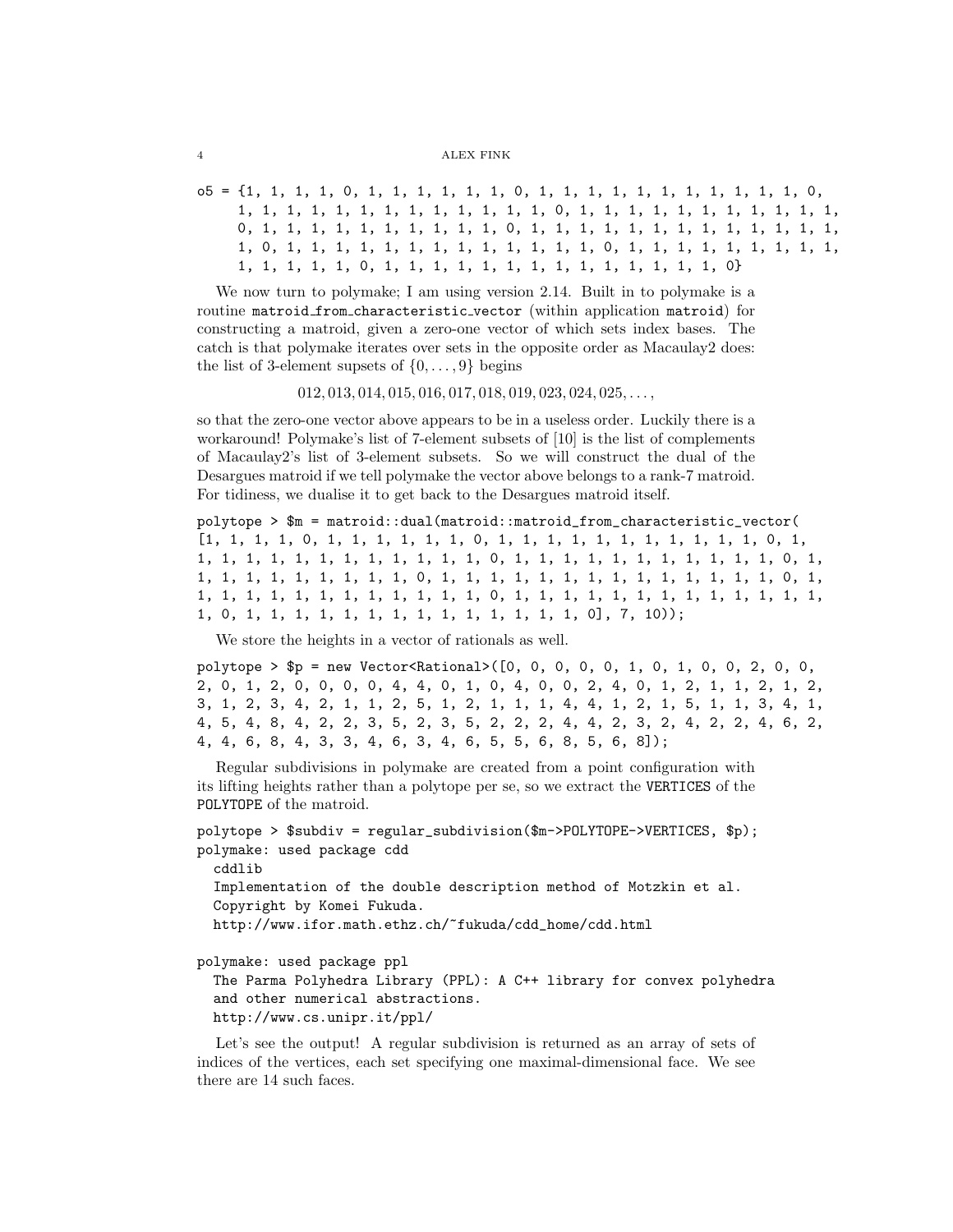polytope > print \$subdiv; {2 3 8 11 12 17 19 20 25 27 28 31 34 35 36 40 44 45 46 47 49 50 52 53 55 58 60 61 63 64 67 69 70 71 72 73 74 75 76 78 79 80 81 84 85 86 87 90 91 92 95 96 97 98 99 100 101 102 103 104 105 106 107 108 109} {2 3 8 11 12 13 17 19 20 22 25 27 28 29 30 31 36 44 47 50 55 63 67 69 78 79 80 81 84 85 86 87 88 89 90 91 92 93 94 95 98 99 101 102 105 106 108 109} {1 2 3 6 8 11 12 17 18 19 20 23 25 27 28 31 34 35 40 45 46 49 51 52 53 54 55 56 58 60 61 63 64 65 67 69 70 71 73 74 76 80 81 85 91 92 95 103 104 106 107 109} {1 3 6 7 8 12 17 18 20 21 23 24 25 26 28 31 35 40 46 49 51 53 54 55 56 57 58 59 61 63 64 65 66 67 68 69 71 73 74 76 81 85 92 95 104 106 107 109} {2 3 8 11 12 17 19 20 22 25 27 28 30 31 34 35 36 40 44 45 46 47 48 49 50 55 63 67 69 73 76 80 81 85 91 92 94 95 99 102 106 109} {1 2 3 6 8 11 12 17 18 19 20 21 22 23 25 26 27 28 30 31 34 35 40 45 46 48 49 54 55 63 65 67 68 69 73 76 80 81 85 91 92 94 95 106 109} {0 2 3 4 8 9 10 11 12 13 14 16 17 19 20 25 27 28 29 31 33 36 41 43 44 47 50 52 53 58 60 61 62 64 72 75 78 79 84 86 87 88 90 98 101} {0 1 2 3 4 6 8 9 11 12 14 17 18 19 20 23 25 27 28 31 32 34 35 37 40 45 46 49 51 52 53 56 58 60 61 64 70 71 74 77 78 79 82 84 86 87 90 96 97 100} {0 2 3 4 8 9 11 12 14 17 19 20 25 27 28 31 32 33 34 35 36 37 40 41 44 45 46 47 49 50 52 53 58 60 61 64 70 71 72 74 75 78 79 84 86 87 90 96 97 98 100 101} {1 3 6 7 8 12 17 18 20 23 24 25 28 31 35 40 46 49 51 53 56 57 58 61 64 71 74 77 79 81 82 83 84 85 87 90 92 95 97 100 104 107} {2 3 8 11 12 13 17 19 20 25 27 28 29 31 36 44 47 50 52 53 55 58 60 61 62 63 64 67 69 72 75 78 79 84 86 87 88 90 98 101 105 108} {0 1 3 4 5 6 7 8 9 12 14 15 17 18 20 23 24 25 28 31 32 35 37 38 40 46 49 51 53 56 57 58 61 64 71 74 77 79 82 83 84 87 90 97 100} {0 3 4 5 8 9 10 12 14 15 16 17 20 25 28 31 32 33 35 36 37 38 39 40 41 42 43 44 46 47 49 50 53 58 61 64 71 72 74 75 79 84 87 90 97 98 100 101} {1 2 3 6 8 11 12 17 18 19 20 23 25 27 28 31 34 35 40 45 46 49 51 52 53 56 58 60 61 64 70 71 74 77 78 79 80 81 82 84 85 86 87 90 91 92 95 96 97 100 103 104 107}

This is somewhat ungainly to work with as is; converting the data into a PolyhedralComplex object allows more to be done with it directly.

polytope > \$c = new fan::PolyhedralComplex(POINTS => \$m->POLYTOPE->VERTICES, INPUT\_POLYTOPES => \$subdiv);

For instance, suppose we want to describe the matroids of the top-dimensional cells in terms of their circuits, so that we can draw point and line arrangement pictures of them. For this, we convert each of the top-dimensional polytopes (accessed using  $\text{polytope}(i)$ , where  $i = 0, 1, \ldots$  is the index number) back to a matroid using matroid from matroid polytope, and then ask for its CIRCUITS. The for loop does this for each of the fourteen cells.

We learn that, in fact, each of the cells has several pairs of parallel points. The points have of course been renumbered from 0 to 9: our earlier 12 is now "0", etc.

polytope > for(my \$i=0; \$i<14; \$i++) { polytope (2)> print matroid::matroid\_from\_matroid\_polytope(\$c->polytope(\$i))->CIRCUITS, "\n"; polytope (3)> }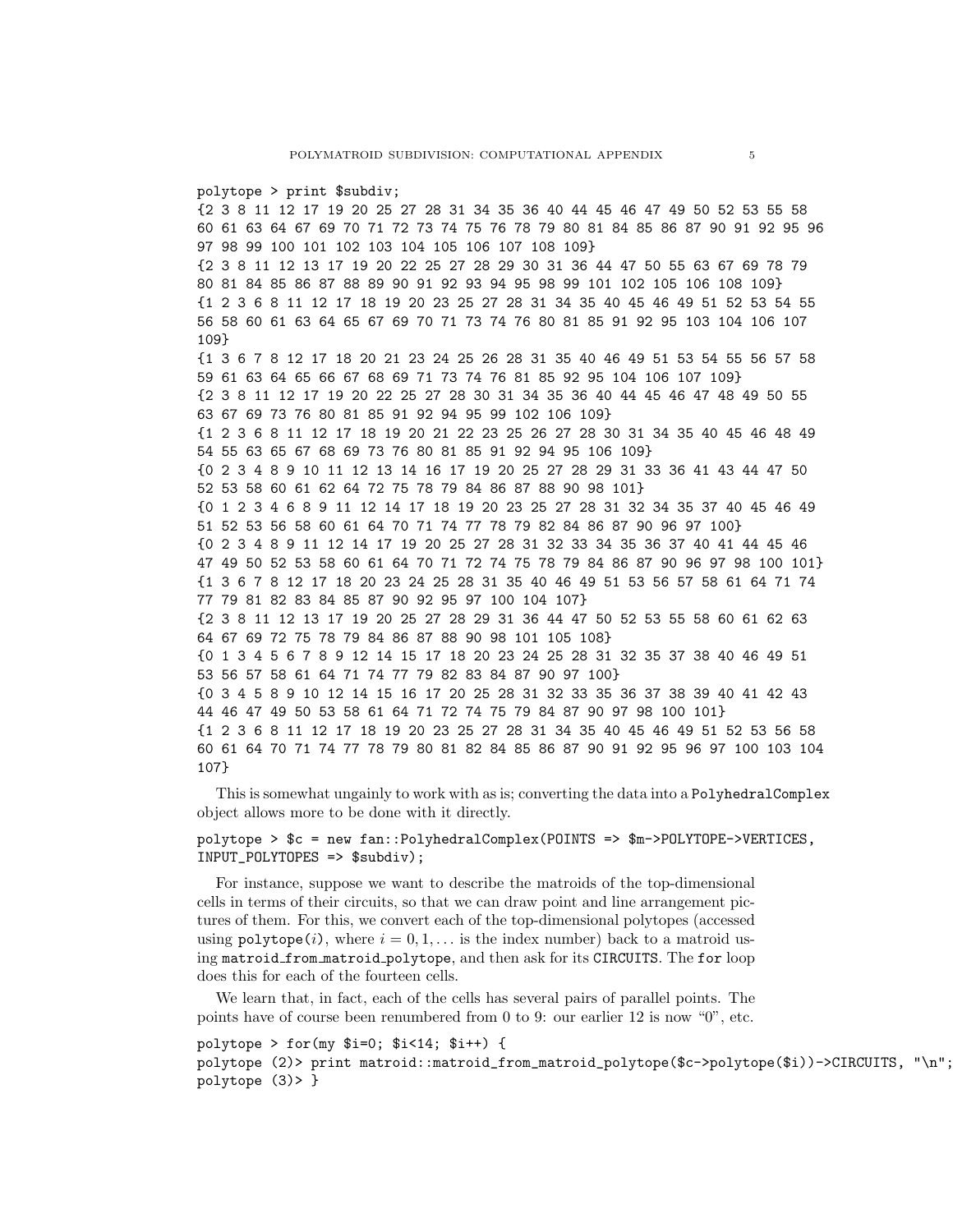$6$   $\hfill$  ALEX FINK

{3 6} {4 7} {5 8} {5 9} {8 9} {0 1 2} {0 3 4} {0 3 7} {0 4 6} {0 6 7} {1 3 5} {1 3 8} {1 3 9} {1 5 6} {1 6 8} {1 6 9} {2 4 5} {2 4 8} {2 4 9} {2 5 7} {2 7 8} {2 7 9} {0 1 4 5} {0 1 4 8} {0 1 4 9} {0 1 5 7} {0 1 7 8} {0 1 7 9} {0 2 3 5} {0 2 3 8} {0 2 3 9} {0 2 5 6} {0 2 6 8} {0 2 6 9} {1 2 3 4} {1 2 3 7} {1 2 4 6} {1 2 6 7} {1 2} {1 5} {1 8} {1 9} {2 5} {2 8} {2 9} {5 8} {5 9}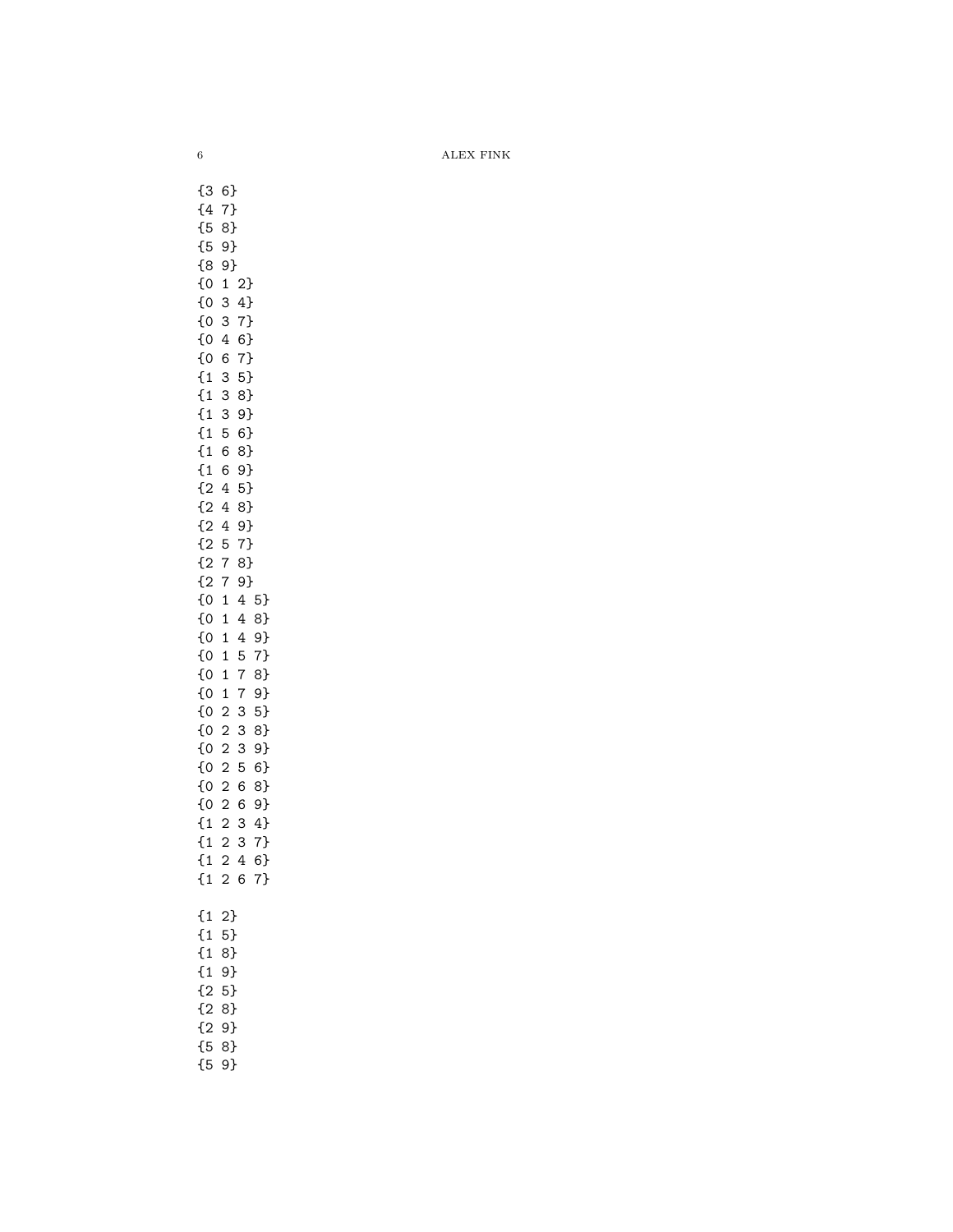| $\{8$<br>$\begin{matrix} 0 \\ 0 \\ 0 \\ 0 \\ 0 \end{matrix}$<br>$\frac{1}{2}$                                                                           | 9}<br>3<br>6<br>3<br>4<br>3<br>4<br>5<br>6<br>6                                                                          | 4}<br>7}<br>-<br>$\binom{6}{1}$<br>$\begin{bmatrix} 7 \\ -1 \end{bmatrix}$<br>$6$ }<br>7}<br>6)8)7、8)9) |                  |
|---------------------------------------------------------------------------------------------------------------------------------------------------------|--------------------------------------------------------------------------------------------------------------------------|---------------------------------------------------------------------------------------------------------|------------------|
|                                                                                                                                                         | 5<br>$\overline{7}$<br>$\overline{7}$<br>$\begin{array}{c} 1 \\ 1 \\ 2 \end{array}$<br>$\overline{\mathbf{c}}$<br>3<br>3 | 3<br>$\overline{4}$<br>3<br>$\overline{4}$<br>5<br>$\overline{7}$                                       | 7467467489468974 |
| ${0}$                                                                                                                                                   | 3<br>$\overline{4}$<br>$\overline{4}$<br>$\overline{4}$<br>$\overline{4}$<br>2}                                          | $\overline{7}$<br>5<br>$\overline{6}$<br>6<br>6                                                         |                  |
| $\overline{5}$                                                                                                                                          | 4 7 4 7 6 7 8}                                                                                                           |                                                                                                         |                  |
| $\overline{6}$<br>۔<br>0}<br>--<br>{1<br>$\overline{\mathfrak{c}}$<br>ł<br>$\overline{1}$<br>$\overline{\mathcal{L}}$<br>$\mathbf{1}$<br>$\overline{2}$ | 8<br>$\overline{3}$<br>5<br>6<br>5                                                                                       | 59<br>5<br>9}<br>5}<br>-<br>38}<br>6}<br>-<br>8}<br>.<br>9}                                             |                  |
| $\overline{2}$<br>$\overline{\overline{4}}$<br>$\overline{\overline{4}}$<br>$\overline{\overline{5}}$<br>$\overline{\overline{6}}$<br>{0<br>{0          | 8<br>5<br>8<br>$\overline{7}$<br>8<br>$\overline{1}$<br>$\mathbf{1}$                                                     | .<br>9}<br>.<br>9}<br>.<br>9}<br>.<br>9}<br>9}<br>3<br>6                                                | 9}<br>9)         |

{1 2 3 9}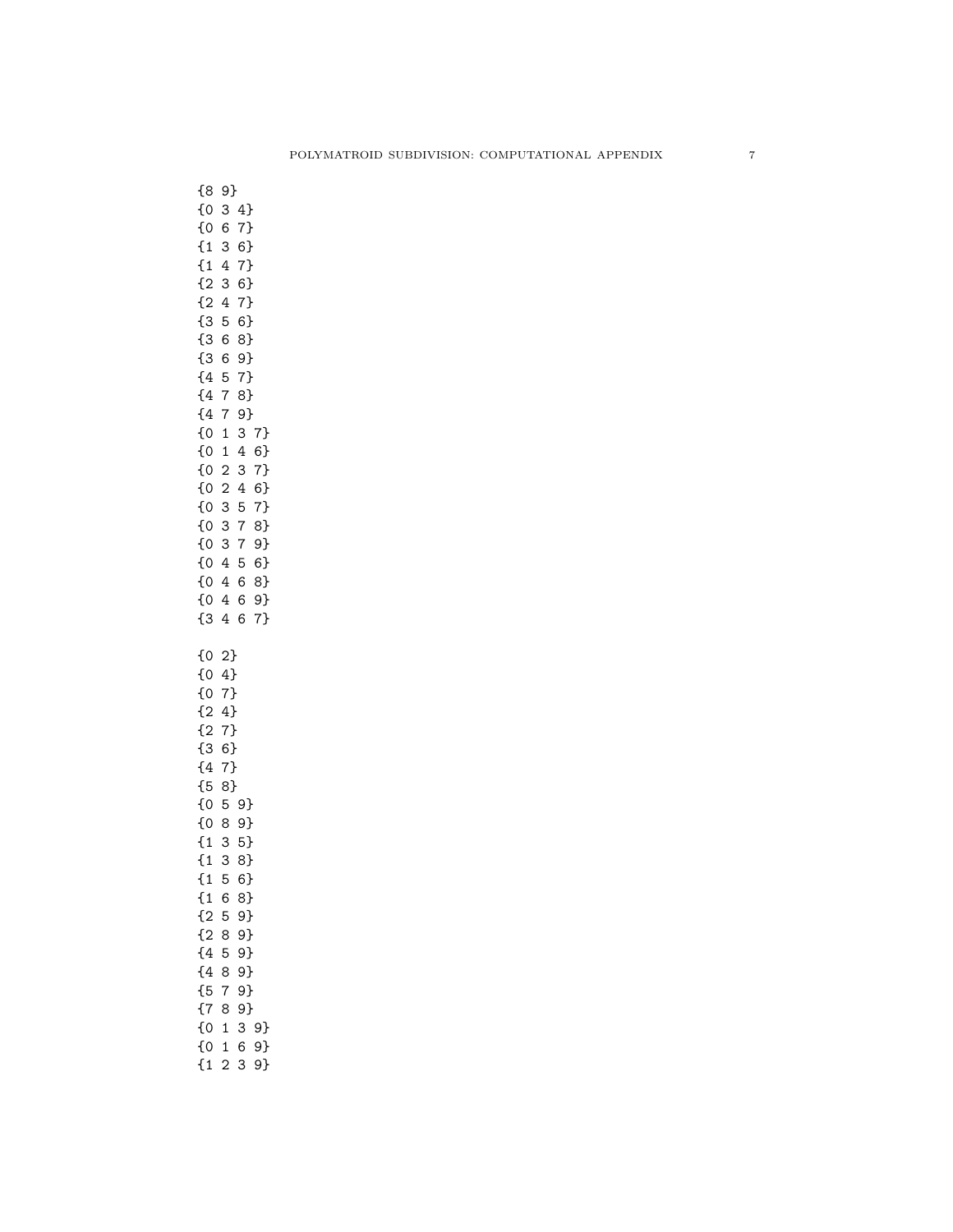$8$   $\hfill$  ALEX FINK

{1 2 6 9} {1 3 4 9} {1 3 7 9} {1 4 6 9} {1 6 7 9} {0 2} {0 4} {0 7} {0 9} {2 4} {2 7} {2 9} {4 7} {4 9} {7 9} {0 3 6} {0 5 8} {1 3 5} {1 6 8} {2 3 6} {2 5 8} {3 4 6} {3 6 7} {3 6 9} {4 5 8} {5 7 8} {5 8 9} {0 1 3 8} {0 1 5 6} {1 2 3 8} {1 2 5 6} {1 3 4 8} {1 3 7 8} {1 3 8 9} {1 4 5 6} {1 5 6 7} {1 5 6 9} {3 5 6 8} {0 4} {0 7} {1 5} {1 8} {1 9} {4 7} {5 8} {5 9}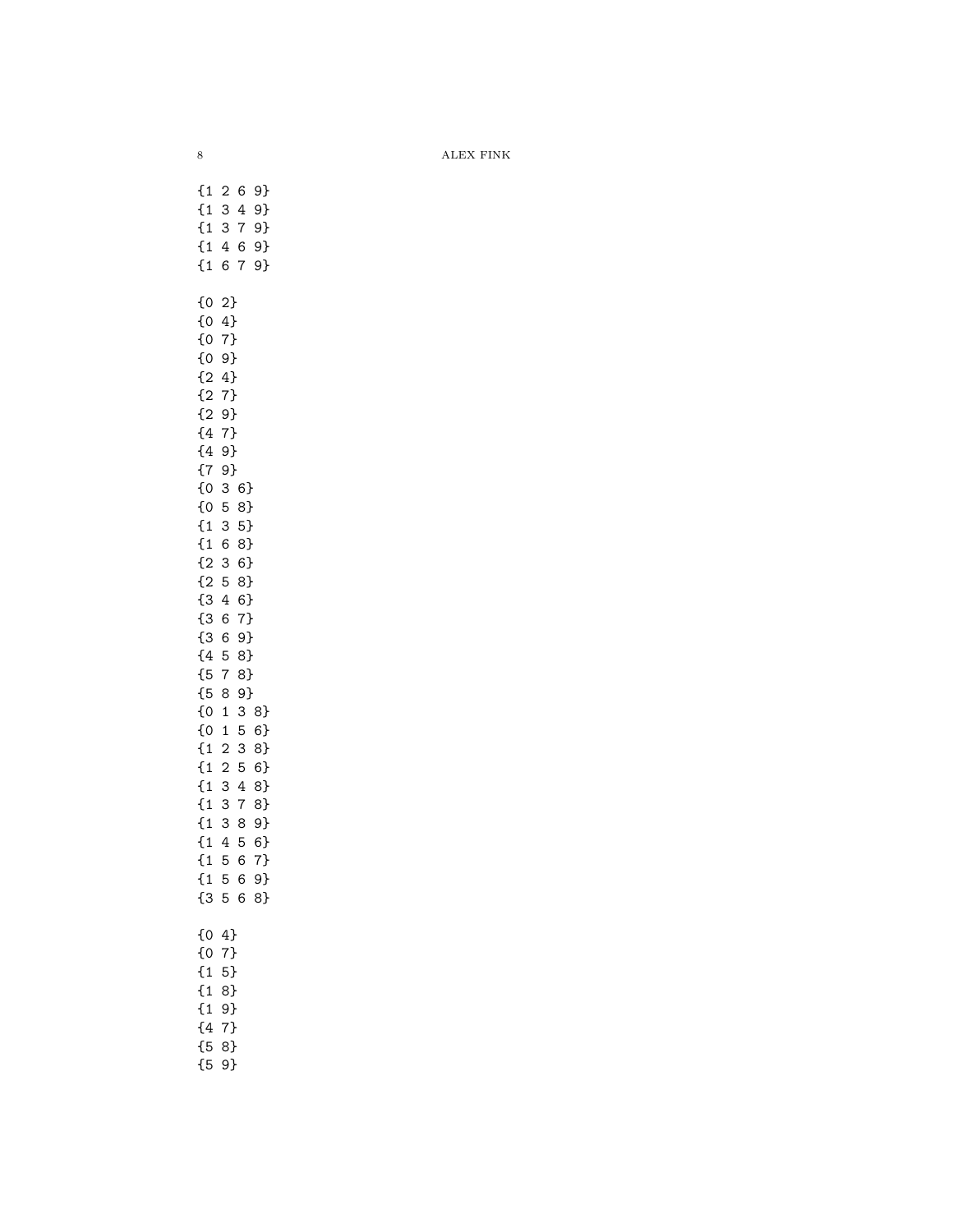| ${8}$<br>しりのののはははははないのです。<br>$\overline{3}$<br>$\overline{\mathfrak{c}}$<br>$\frac{1}{2}$<br>$\overline{2}$                                                                                                                                                                                                                                                                                                                                                                                                                                                                              | 9}<br>$\mathbf{1}$<br>$\overline{\mathbf{c}}$<br>$\overline{\mathbf{c}}$<br>$\overline{c}$<br>$\begin{array}{c} 2 \\ 2 \\ 3 \end{array}$<br>$\overline{4}$<br>4<br>$\overline{4}$<br>5<br>$\overline{7}$<br>$\overline{7}$<br>$\overline{5}$<br>6623<br>3 | 2589476589789689599                                                                            | $\begin{array}{c} 3 & 6 \\ 4 & 6 \end{array}$<br>6 7}<br>$6$ }<br>7} |
|------------------------------------------------------------------------------------------------------------------------------------------------------------------------------------------------------------------------------------------------------------------------------------------------------------------------------------------------------------------------------------------------------------------------------------------------------------------------------------------------------------------------------------------------------------------------------------------|-----------------------------------------------------------------------------------------------------------------------------------------------------------------------------------------------------------------------------------------------------------|------------------------------------------------------------------------------------------------|----------------------------------------------------------------------|
| {0<br>$\overline{\mathfrak{c}}$<br>$\overline{\mathfrak{c}}$<br>$\overline{\mathfrak{t}}$<br>$\overline{\mathfrak{t}}$<br>$\overline{2}$<br>$\overline{2}$<br>$\overline{\overline{4}}$<br>$\overline{\overline{5}}$<br>$\overline{\mathfrak{c}}$<br>$\overline{\overline{0}}$<br>$\overline{\overline{0}}$<br>$\overline{\mathfrak{t}}$<br>$\overline{\mathfrak{t}}$<br>$\overline{\mathfrak{t}}$<br>$\overline{2}$<br>$\overline{2}$<br>{3<br>$\overline{\overline{4}}$<br>$\overline{\overline{4}}$<br>{5<br>$\overline{\overline{6}}$<br>{0<br>{0<br>{0<br>$\overline{\mathfrak{t}}$ | 2}<br>$\overline{4}$<br>$7\}$<br>-<br>5}<br>- -<br>8}<br>۔<br>4}<br>7)<br>7)<br>-<br>8}<br>$\mathbf{1}$<br>8<br>6<br>5<br>8<br>$\overline{7}$<br>8<br>$\mathbf{1}$<br>3<br>3<br>$\overline{2}$                                                            | 9}<br>59<br>89<br>29<br>49<br>79<br>59<br>9}<br>9}<br>9}<br>9}<br>9}<br>9)<br>3<br>5<br>6<br>3 | 6}<br>6}<br>8}<br>6}                                                 |

{1 3 4 6}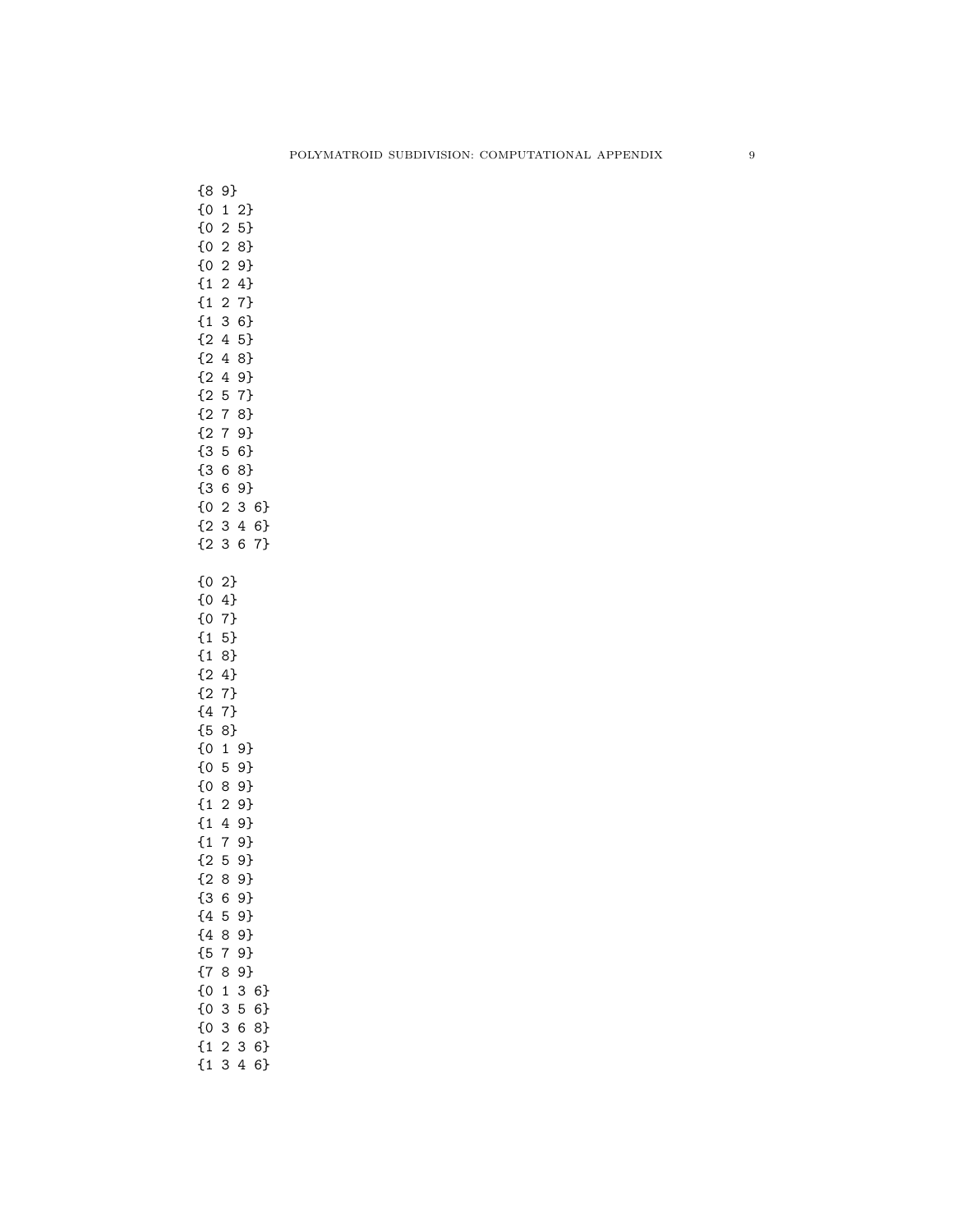$10$   $$\rm \,ALEX$   $\rm FINK$ 

{1 3 6 7} {2 3 5 6} {2 3 6 8} {3 4 5 6} {3 4 6 8} {3 5 6 7} {3 6 7 8} {0 1} {0 3} {0 6} {1 3} {1 6} {2 5} {2 8} {3 6} {5 8} {0 2 9} {0 5 9} {0 8 9} {1 2 9} {1 5 9} {1 8 9} {2 3 9} {2 6 9} {3 5 9} {3 8 9} {4 7 9} {5 6 9} {6 8 9} {0 2 4 7} {0 4 5 7} {0 4 7 8} {1 2 4 7} {1 4 5 7} {1 4 7 8} {2 3 4 7} {2 4 6 7} {3 4 5 7} {3 4 7 8} {4 5 6 7} {4 6 7 8} {0 1} {0 3} {0 6} {1 3} {1 6}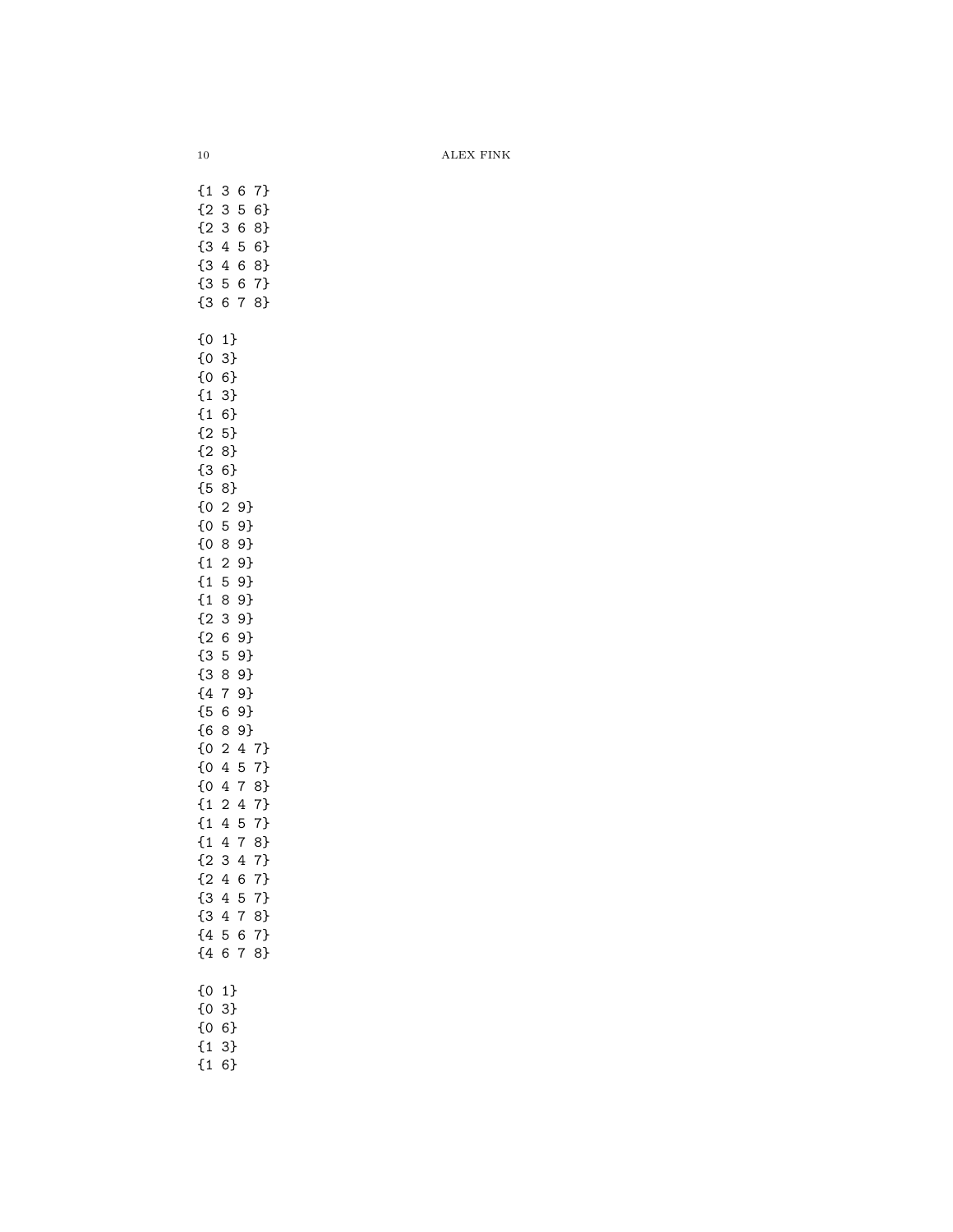{2 4} {2 7} {3 6} {4 7} {5 8} {0 2 5 9} {0 2 8 9} {0 4 5 9} {0 4 8 9} {0 5 7 9} {0 7 8 9} {1 2 5 9} {1 2 8 9} {1 4 5 9} {1 4 8 9} {1 5 7 9} {1 7 8 9} {2 3 5 9} {2 3 8 9} {2 5 6 9} {2 6 8 9} {3 4 5 9} {3 4 8 9} {3 5 7 9} {3 7 8 9} {4 5 6 9} {4 6 8 9} {5 6 7 9} {6 7 8 9} {0 1} {0 3} {0 6} {1 3} {1 6} {3 6} {4 7} {5 8} {0 5 9} {0 8 9} {1 5 9} {1 8 9} {2 4 5} {2 4 8} {2 5 7} {2 7 8} {3 5 9}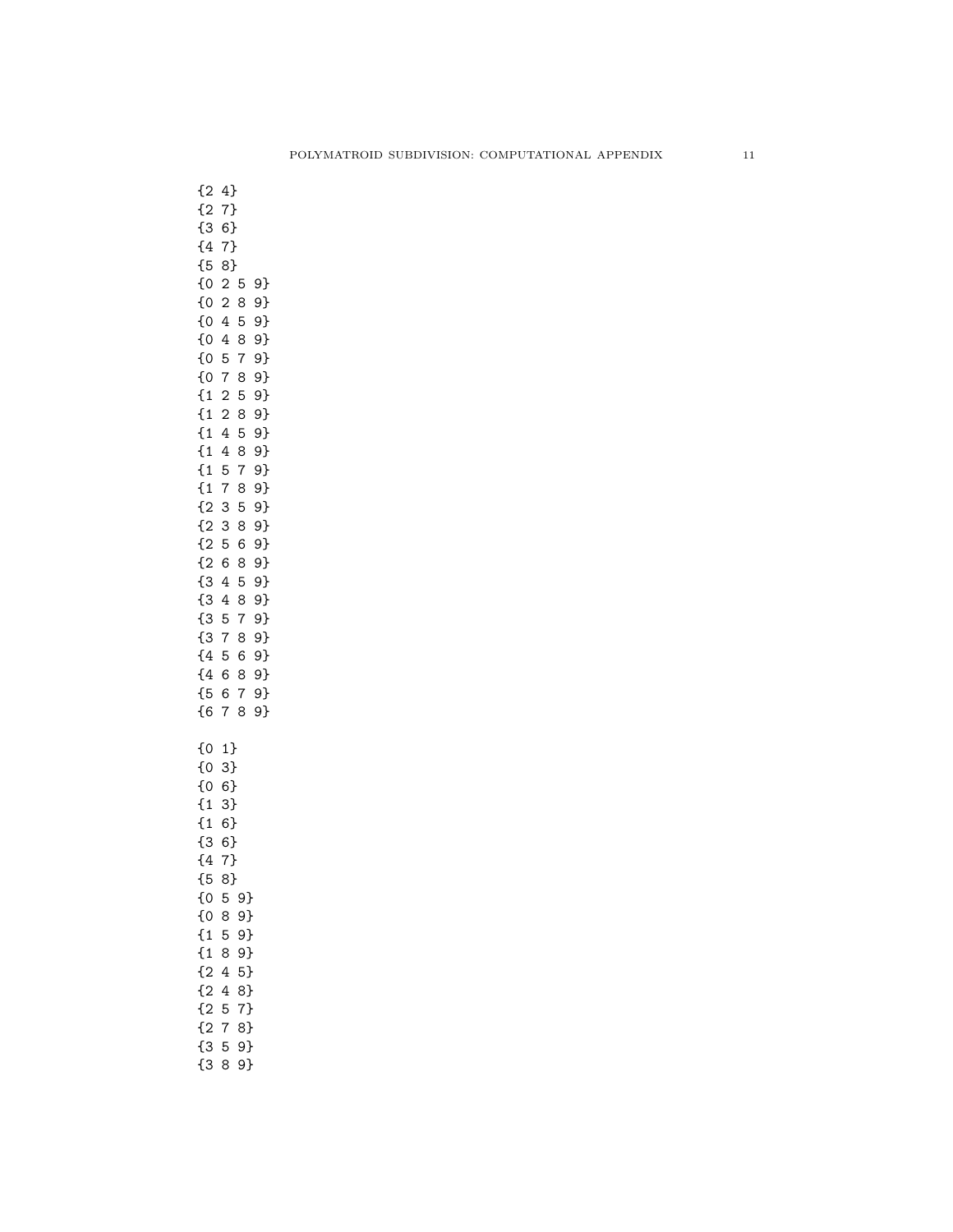12 ALEX FINK

{5 6 9} {6 8 9} {0 2 4 9} {0 2 7 9} {1 2 4 9} {1 2 7 9} {2 3 4 9} {2 3 7 9} {2 4 6 9} {2 6 7 9} {1 3} {1 6} {2 4} {2 7} {2 9} {3 6} {4 7} {4 9} {7 9} {0 1 2} {0 1 4} {0 1 7} {0 1 9} {0 2 3} {0 2 6} {0 3 4} {0 3 7} {0 3 9} {0 4 6} {0 6 7} {0 6 9} {2 5 8} {4 5 8} {5 7 8} {5 8 9} {0 1 5 8} {0 3 5 8} {0 5 6 8} {0 3} {0 6} {2 5} {2 8} {2 9} {3 6} {5 8} {5 9}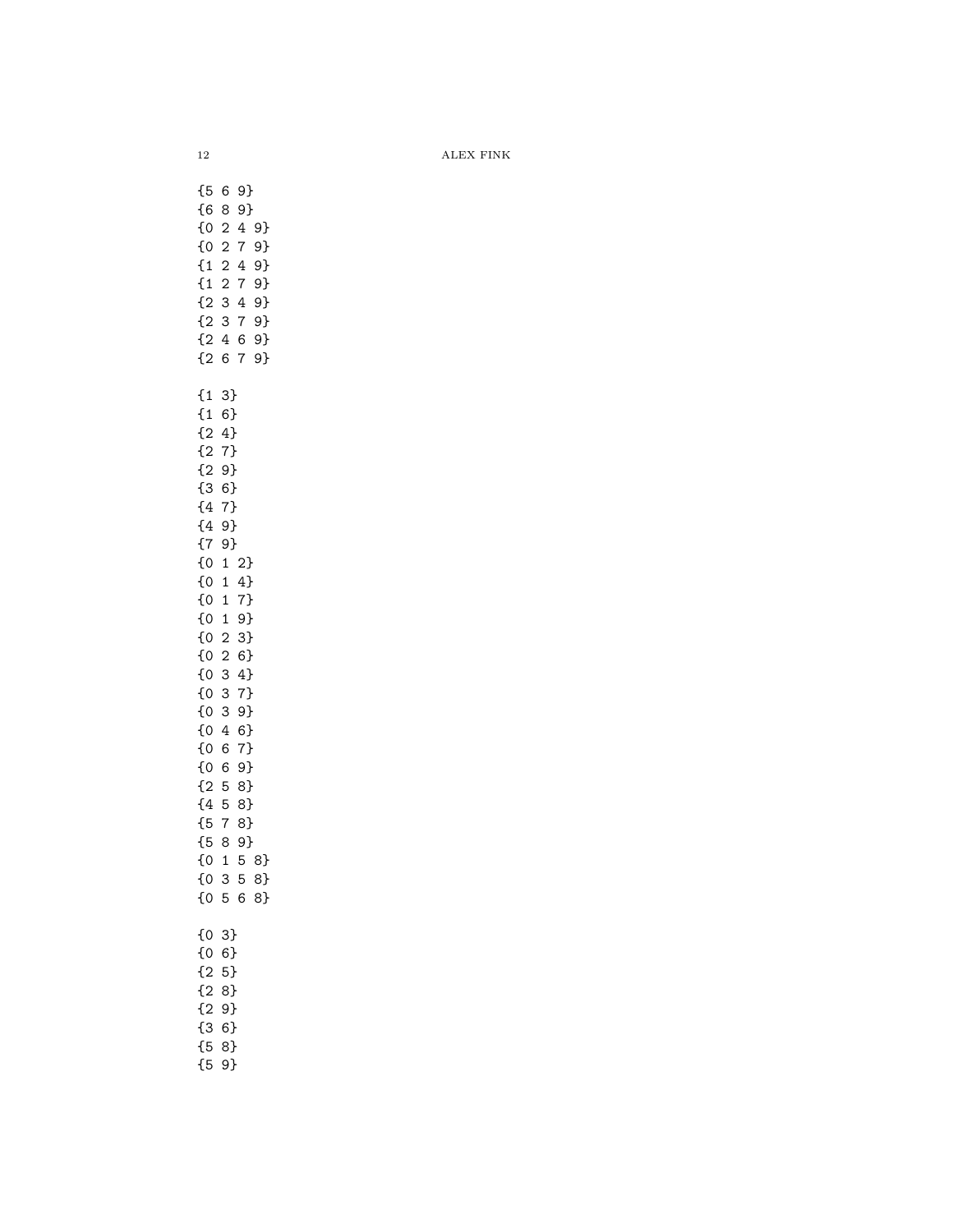| {8<br>{0<br>$\{0\}$<br>$\{0\}$<br>$\{0\}$<br>$\{1$<br>$\{1$<br>$\overline{\mathfrak{a}}$<br>$\overline{\mathfrak{a}}$<br>$\overline{\mathfrak{c}}$<br>$\overline{\mathfrak{c}}$<br>$\{1$<br>$\overline{\mathfrak{a}}$<br>$\{2,$<br>$\{4$<br>$\{4$<br>$\{4$<br>$\{0$<br>$\{1$<br>$\overline{\mathfrak{t}}$ | 9}<br>$\mathbf{1}$<br>$\mathbf{1}$<br>$\mathbf 1$<br>$\mathbf 1$<br>$\overline{\mathbf{c}}$<br>$\overline{c}$<br>3<br>3<br>3<br>5<br>6<br>6<br>4<br>5<br>$\overline{7}$<br>$\overline{7}$<br>$\mathbf{1}$<br>3<br>4                                        | 2}<br>5}<br>8}<br>9}<br>3}<br>6}<br>5}<br>8}<br>9}<br>6}<br>8}<br>9}<br>7}<br>$7\}$<br>8}<br>9}<br>$\overline{4}$<br>$\overline{4}$<br>6 | $\begin{bmatrix} 7 \\ -2 \end{bmatrix}$<br>7}<br>7} |
|-----------------------------------------------------------------------------------------------------------------------------------------------------------------------------------------------------------------------------------------------------------------------------------------------------------|------------------------------------------------------------------------------------------------------------------------------------------------------------------------------------------------------------------------------------------------------------|------------------------------------------------------------------------------------------------------------------------------------------|-----------------------------------------------------|
| {0<br>$\{0\}$<br>$\{0\}$<br>$\overline{\mathbf{1}}$<br>$\overline{\mathbf{1}}$<br>$\frac{1}{2}$<br>$\frac{1}{2}$<br>$\overline{3}$<br>{4 {0 {0 }}<br>{0 {0 {0 }}}<br>{1 {1 } {1 }<br>$\frac{1}{2}$<br>{3<br>{3<br>{4<br>-<br>{5<br>--<br>{6<br>۔<br>0}<br>--<br>{0<br>--<br>{0<br>۔<br>1}                 | 1<br>3}<br>$6\}$<br>3}<br>6}<br>$\overline{4}$<br>$7\}$<br>$6\}$<br>7}<br>$\overline{\mathbf{c}}$<br>$\overline{4}$<br>$\overline{7}$<br>$\overline{4}$<br>$\overline{7}$<br>3<br>6<br>4<br>7<br>6<br>8<br>7<br>$\overline{c}$<br>4<br>5<br>$\overline{2}$ | 9<br>$\frac{9}{1}$<br>$\frac{9}{1}$<br>29<br>$9$ }<br>9}<br>9}<br>9}<br>9}<br>9}<br>9}<br>9}<br>,<br>9}<br>5<br>5<br>7<br>5              | 8}<br>8}<br>8}<br>8}                                |

{1 4 5 8}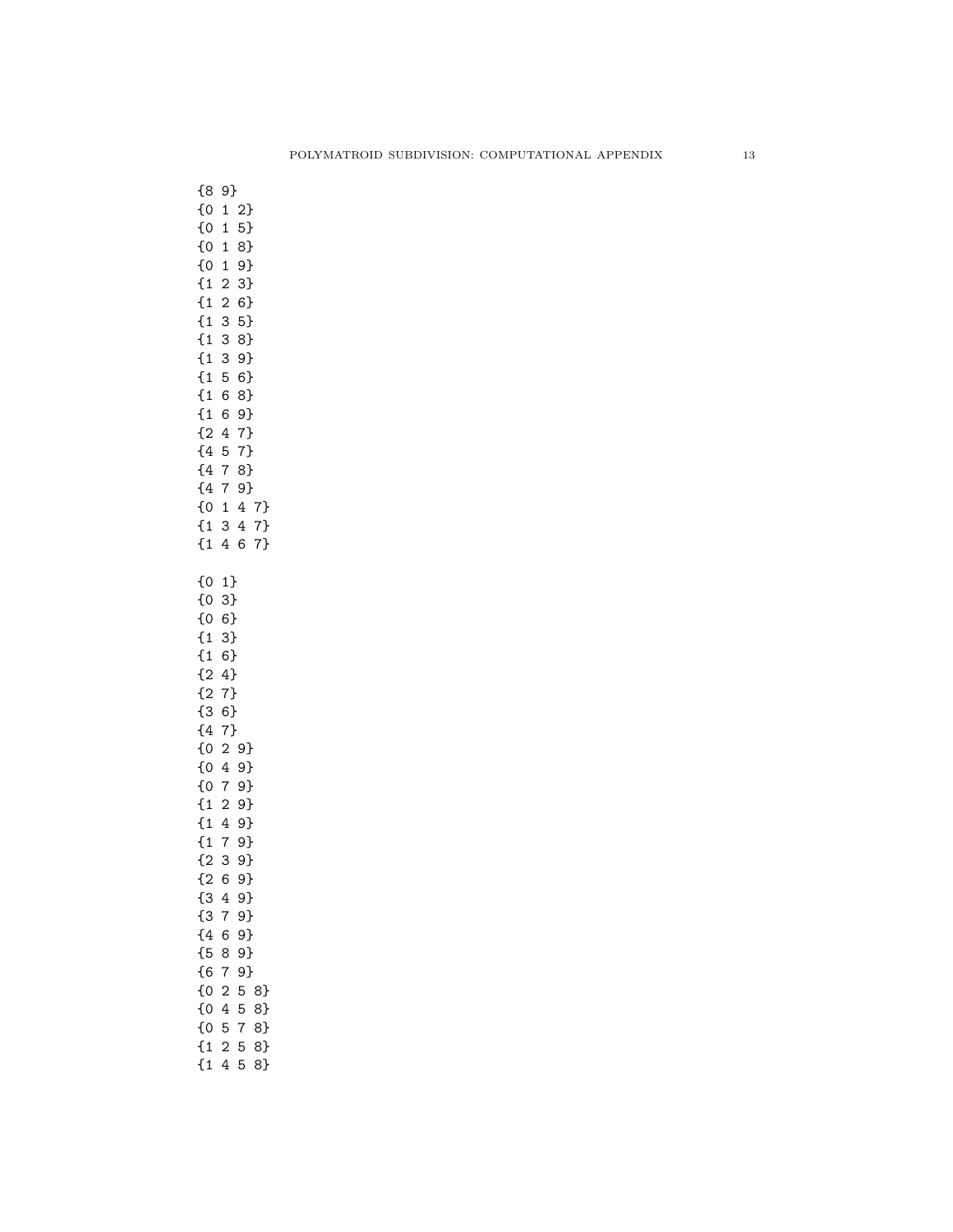14 ALEX FINK

{1 5 7 8} {2 3 5 8} {2 5 6 8} {3 4 5 8} {3 5 7 8} {4 5 6 8} {5 6 7 8} {0 1} {0 3} {0 6} {0 9} {1 3} {1 6} {1 9} {3 6} {3 9} {6 9} {0 4 7} {0 5 8} {1 4 7} {1 5 8} {2 4 5} {2 7 8} {3 4 7} {3 5 8} {4 6 7} {4 7 9} {5 6 8} {5 8 9} {0 2 4 8} {0 2 5 7} {1 2 4 8} {1 2 5 7} {2 3 4 8} {2 3 5 7} {2 4 6 8} {2 4 8 9} {2 5 6 7} {2 5 7 9} {4 5 7 8} {1 3} {1 6} {2 4} {2 7} {3 6} {4 7}